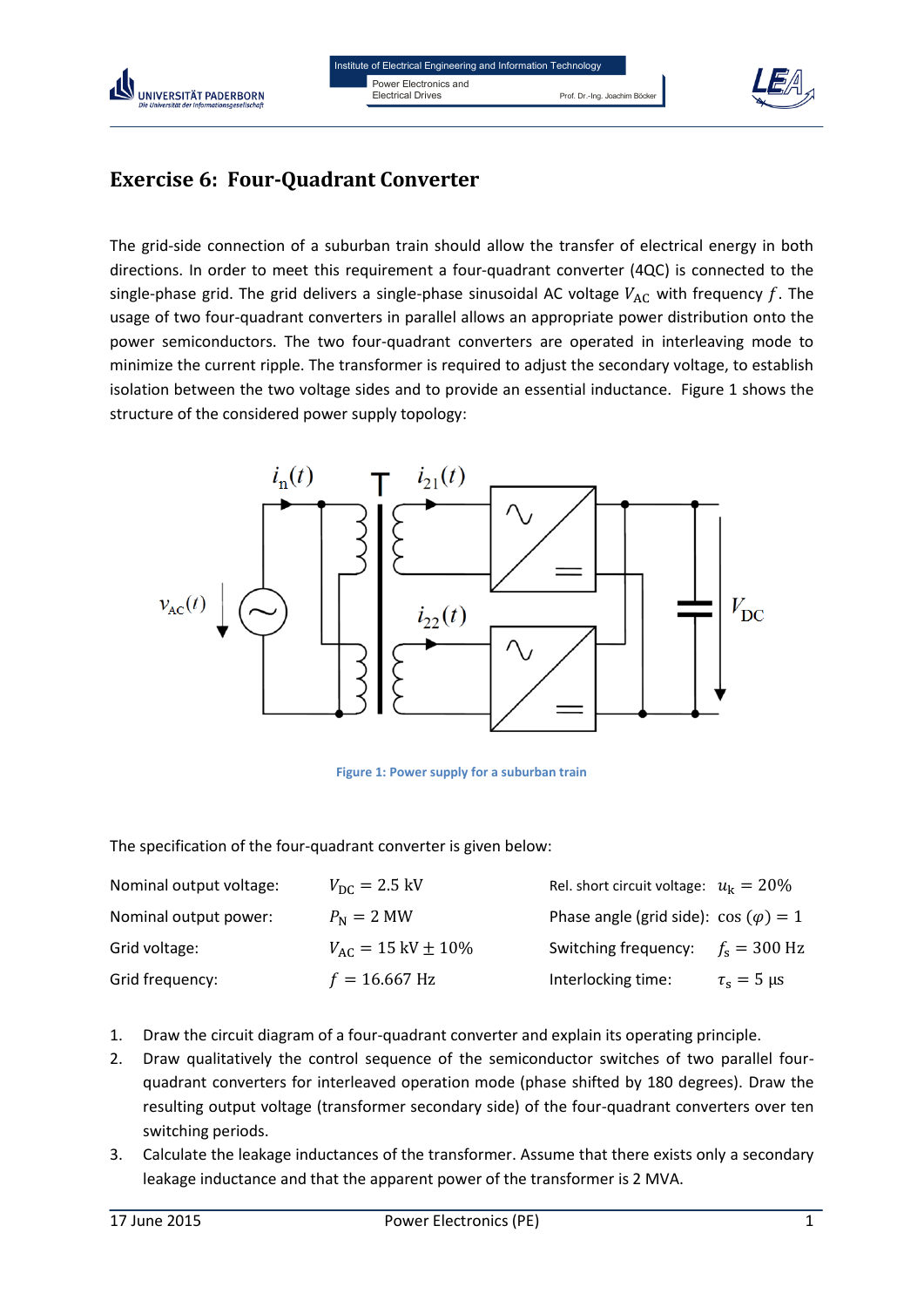$\frac{1}{t}$ 



- 4. The two four-quadrant converters should be controlled that way that only active power is drawn from the grid (target power factor mode). Determine the phase angles that are required as reference values for the controller driving the gates of the semiconductor switches for the two cases: rated load at nominal input voltage and half of rated load at minimum input voltage.
- 5. Calculate the ratio of the transformer considering the leakage inductance and the voltage fluctuation range.
- 6. How large is the actual required apparent power of the transformer?
- 7. How large is the maximum current ripple at nominal operation (rated current flow)?
- 8. Calculate the peak current and the peak voltage which can be seen as a measure for the stress on the transistors and the diodes in the four-quadrant converter.
- 9. Considering non-ideal and delayed switching of the power semiconductors, interlocking times have to be implemented. How large is the resulting voltage error?
- 10. Draw the power  $P_{\text{DC}}$  emitted to the DC-Link over one fundamental period. Complete the graph with the active power drawn from the grid, the reactive power that has to be compensated by the converter and the apparent power of the transformer.



**Figure 2: Voltages and currents transformed to the secondary side of the transformer**



**Figure 3: Solution to problem 10**